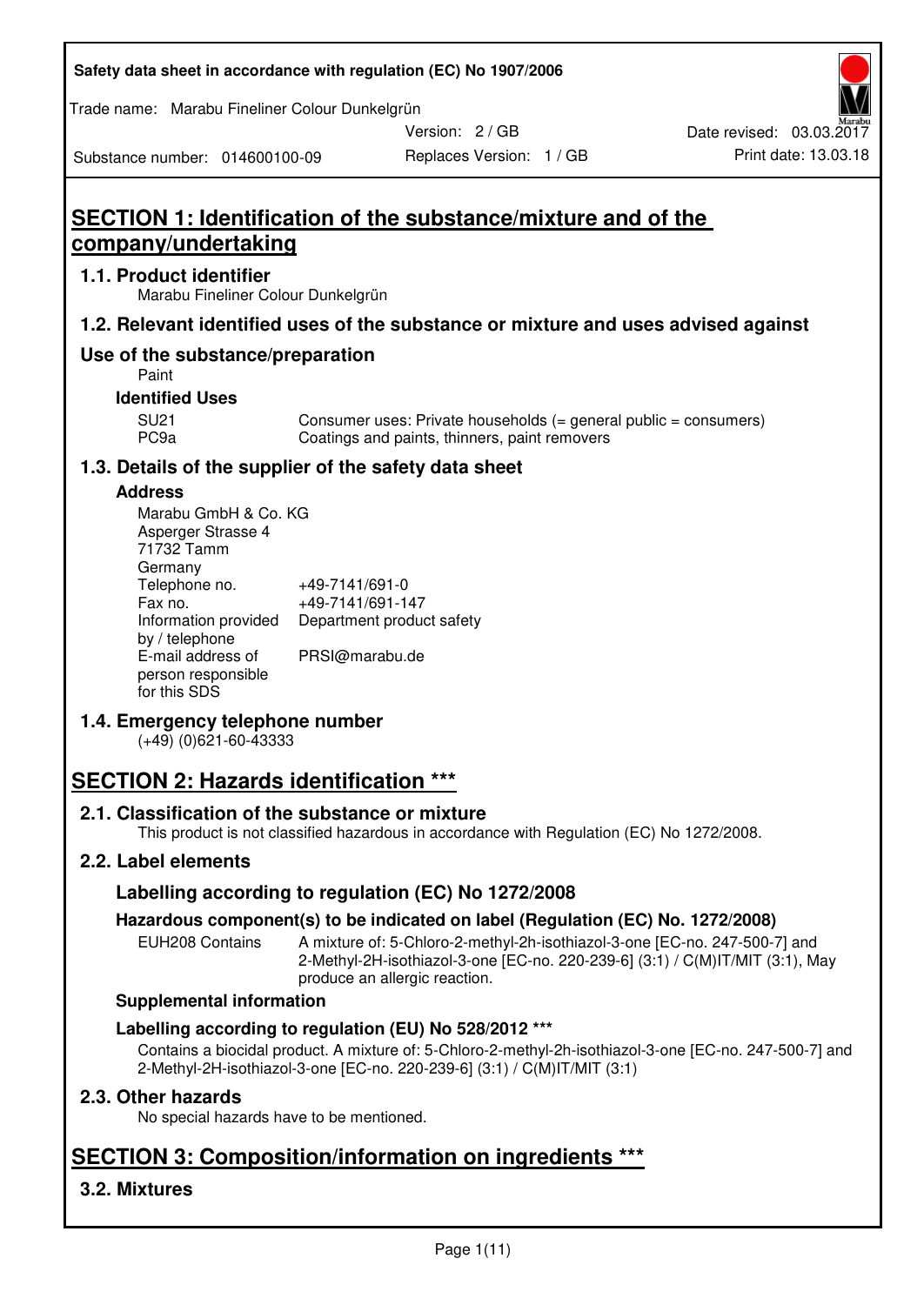| Safety data sheet in accordance with regulation (EC) No 1907/2006                                                                                                 |                                                                                                                       |                              |                                                      |                                                             |      |                                                  |
|-------------------------------------------------------------------------------------------------------------------------------------------------------------------|-----------------------------------------------------------------------------------------------------------------------|------------------------------|------------------------------------------------------|-------------------------------------------------------------|------|--------------------------------------------------|
| Trade name: Marabu Fineliner Colour Dunkelgrün                                                                                                                    |                                                                                                                       |                              |                                                      |                                                             |      |                                                  |
| Substance number: 014600100-09                                                                                                                                    |                                                                                                                       | Version: 2/GB                |                                                      | Replaces Version: 1 / GB                                    |      | Date revised: 03.03.2017<br>Print date: 13.03.18 |
| <b>Chemical characterization</b>                                                                                                                                  |                                                                                                                       |                              |                                                      |                                                             |      |                                                  |
| Paint based on water                                                                                                                                              |                                                                                                                       |                              |                                                      |                                                             |      |                                                  |
| <b>Hazardous ingredients</b>                                                                                                                                      |                                                                                                                       |                              |                                                      |                                                             |      |                                                  |
| <b>Ethanediol</b><br>CAS No.<br>EINECS no.<br>Registration no.                                                                                                    | $107 - 21 - 1$<br>203-473-3<br>01-2119456816-28                                                                       |                              |                                                      |                                                             |      |                                                  |
| Concentration                                                                                                                                                     | $>=$                                                                                                                  | $\overline{1}$               | $\lt$                                                | 10                                                          | $\%$ |                                                  |
| Classification (Regulation (EC) No. 1272/2008)                                                                                                                    | Acute Tox, 4<br>STOT RE <sub>2</sub>                                                                                  |                              | H302<br>H373                                         |                                                             |      |                                                  |
| <b>Bronopol (INN)</b>                                                                                                                                             |                                                                                                                       |                              |                                                      |                                                             |      |                                                  |
| CAS No.                                                                                                                                                           | $52 - 51 - 7$                                                                                                         |                              |                                                      |                                                             |      |                                                  |
| EINECS no.<br>Concentration                                                                                                                                       | 200-143-0                                                                                                             | 0,01                         |                                                      | 0,1                                                         | $\%$ |                                                  |
|                                                                                                                                                                   | $>=$                                                                                                                  |                              | $\overline{\phantom{0}}$                             |                                                             |      |                                                  |
| Classification (Regulation (EC) No. 1272/2008)                                                                                                                    | Eye Dam. 1<br>Skin Irrit. 2<br>STOT SE3<br>Acute Tox. 4<br>Acute Tox. 4<br>Aquatic Acute 1<br>Aquatic Chronic 1       |                              | H318<br>H315<br>H335<br>H302<br>H312<br>H400<br>H410 |                                                             |      |                                                  |
| Concentration limits (Regulation (EC) No. 1272/2008)                                                                                                              | Aquatic Acute 1<br>Aquatic Chronic                                                                                    | H400<br>H410                 | $M = 10$<br>$M = 1$                                  |                                                             |      |                                                  |
| A mixture of: 5-Chloro-2-methyl-2h-isothiazol-3-one [EC-no. 247-500-7] and<br>2-Methyl-2H-isothiazol-3-one [EC-no. 220-239-6] (3:1) / C(M)IT/MIT (3:1)<br>CAS No. | 55965-84-9                                                                                                            |                              |                                                      |                                                             |      |                                                  |
| Concentration                                                                                                                                                     |                                                                                                                       |                              | $\,<\,$                                              | 0,0015                                                      | $\%$ |                                                  |
| Classification (Regulation (EC) No. 1272/2008)                                                                                                                    | Acute Tox. 3<br>Aquatic Chronic 1<br>Aquatic Acute 1<br>Skin Sens. 1<br>Skin Corr. 1B<br>Acute Tox. 3<br>Acute Tox. 3 |                              | H331<br>H410<br>H400<br>H317<br>H314<br>H311<br>H301 |                                                             |      |                                                  |
| Concentration limits (Regulation (EC) No. 1272/2008)                                                                                                              |                                                                                                                       |                              |                                                      |                                                             |      |                                                  |
|                                                                                                                                                                   | Skin Corr. 1B<br>Eye Irrit. 2<br>Skin Irrit. 2<br>Skin Sens. 1                                                        | H314<br>H319<br>H315<br>H317 | $>= 0,6$                                             | $\epsilon = 0.06 < 0.6$<br>$\leq 0.06 < 0.6$<br>$>= 0,0015$ |      |                                                  |
| <b>Further ingredients ***</b>                                                                                                                                    |                                                                                                                       |                              |                                                      |                                                             |      |                                                  |
| Glycerol<br>CAS No.<br>EINECS no.                                                                                                                                 | $56 - 81 - 5$<br>200-289-5                                                                                            |                              |                                                      |                                                             |      |                                                  |
| Concentration                                                                                                                                                     | $>=$                                                                                                                  | 10                           | $\lt$                                                | 25                                                          | $\%$ | $[3]$                                            |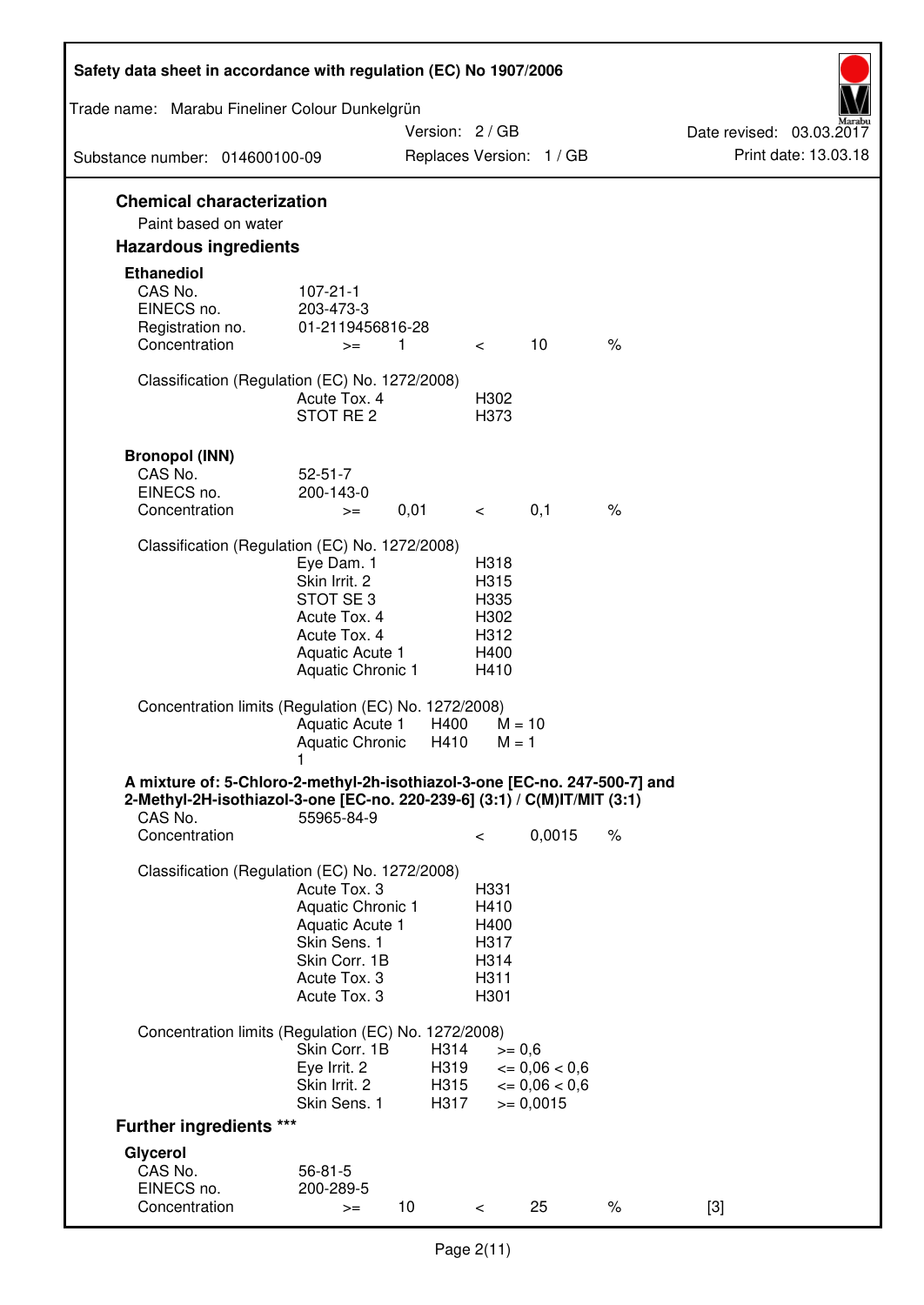|          |                              |                                                                           | Safety data sheet in accordance with regulation (EC) No 1907/2006                                                                                                   |                          |
|----------|------------------------------|---------------------------------------------------------------------------|---------------------------------------------------------------------------------------------------------------------------------------------------------------------|--------------------------|
|          |                              | Trade name: Marabu Fineliner Colour Dunkelgrün                            |                                                                                                                                                                     |                          |
|          |                              |                                                                           | Version: 2 / GB                                                                                                                                                     | Date revised: 03.03.2017 |
|          |                              | Substance number: 014600100-09                                            | Replaces Version: 1 / GB                                                                                                                                            | Print date: 13.03.18     |
|          |                              |                                                                           |                                                                                                                                                                     |                          |
| $^\star$ |                              |                                                                           |                                                                                                                                                                     |                          |
|          |                              |                                                                           |                                                                                                                                                                     |                          |
| $\star$  |                              | [3] Substance with occupational exposure limits                           |                                                                                                                                                                     |                          |
|          |                              | <b>SECTION 4: First aid measures</b>                                      |                                                                                                                                                                     |                          |
|          |                              | 4.1. Description of first aid measures                                    |                                                                                                                                                                     |                          |
|          | After skin contact           |                                                                           |                                                                                                                                                                     |                          |
|          |                              |                                                                           | Wash with plenty of water and soap. Do NOT use solvents or thinners.                                                                                                |                          |
|          | After eye contact            |                                                                           |                                                                                                                                                                     |                          |
|          |                              |                                                                           | Separate eyelids, wash the eyes thoroughly with water (15 min.). In case of irritation consult an oculist.                                                          |                          |
|          | <b>After ingestion</b>       |                                                                           | Rinse mouth thoroughly with water. If larger amounts are swallowed or in the event of symptoms take                                                                 |                          |
|          | medical treatment.           |                                                                           |                                                                                                                                                                     |                          |
|          |                              | Until now no symptoms known so far.                                       | 4.2. Most important symptoms and effects, both acute and delayed                                                                                                    |                          |
|          |                              |                                                                           | 4.3. Indication of any immediate medical attention and special treatment needed                                                                                     |                          |
|          |                              | Hints for the physician / treatment                                       |                                                                                                                                                                     |                          |
|          | Treat symptomatically        |                                                                           |                                                                                                                                                                     |                          |
|          |                              | <b>SECTION 5: Firefighting measures</b>                                   |                                                                                                                                                                     |                          |
|          | 5.1. Extinguishing media     |                                                                           |                                                                                                                                                                     |                          |
|          |                              | Suitable extinguishing media                                              |                                                                                                                                                                     |                          |
|          |                              | Carbon dioxide, Foam, Sand, Water                                         |                                                                                                                                                                     |                          |
|          | black smoke                  |                                                                           | 5.2. Special hazards arising from the substance or mixture<br>In the event of fire the following can be released: Carbon monoxide (CO); Carbon dioxide (CO2); dense |                          |
|          | 5.3. Advice for firefighters |                                                                           |                                                                                                                                                                     |                          |
|          | <b>Other information</b>     |                                                                           |                                                                                                                                                                     |                          |
|          |                              |                                                                           | Collect contaminated fire-fighting water separately, must not be discharged into the drains.                                                                        |                          |
|          |                              | <b>SECTION 6: Accidental release measures</b>                             |                                                                                                                                                                     |                          |
|          |                              | No particular measures required.                                          | 6.1. Personal precautions, protective equipment and emergency procedures                                                                                            |                          |
|          |                              | <b>6.2. Environmental precautions</b><br>No particular measures required. |                                                                                                                                                                     |                          |
|          |                              |                                                                           | 6.3. Methods and material for containment and cleaning up<br>se professor different property and the contract of police at                                          |                          |

Clean preferably with a detergent - avoid use of solvents.

## **6.4. Reference to other sections**

Information regarding Safe handling, see Section 7. Information regarding personal protective measures, see Section 8. Information regarding waste disposal, see Section 13.

# **SECTION 7: Handling and storage**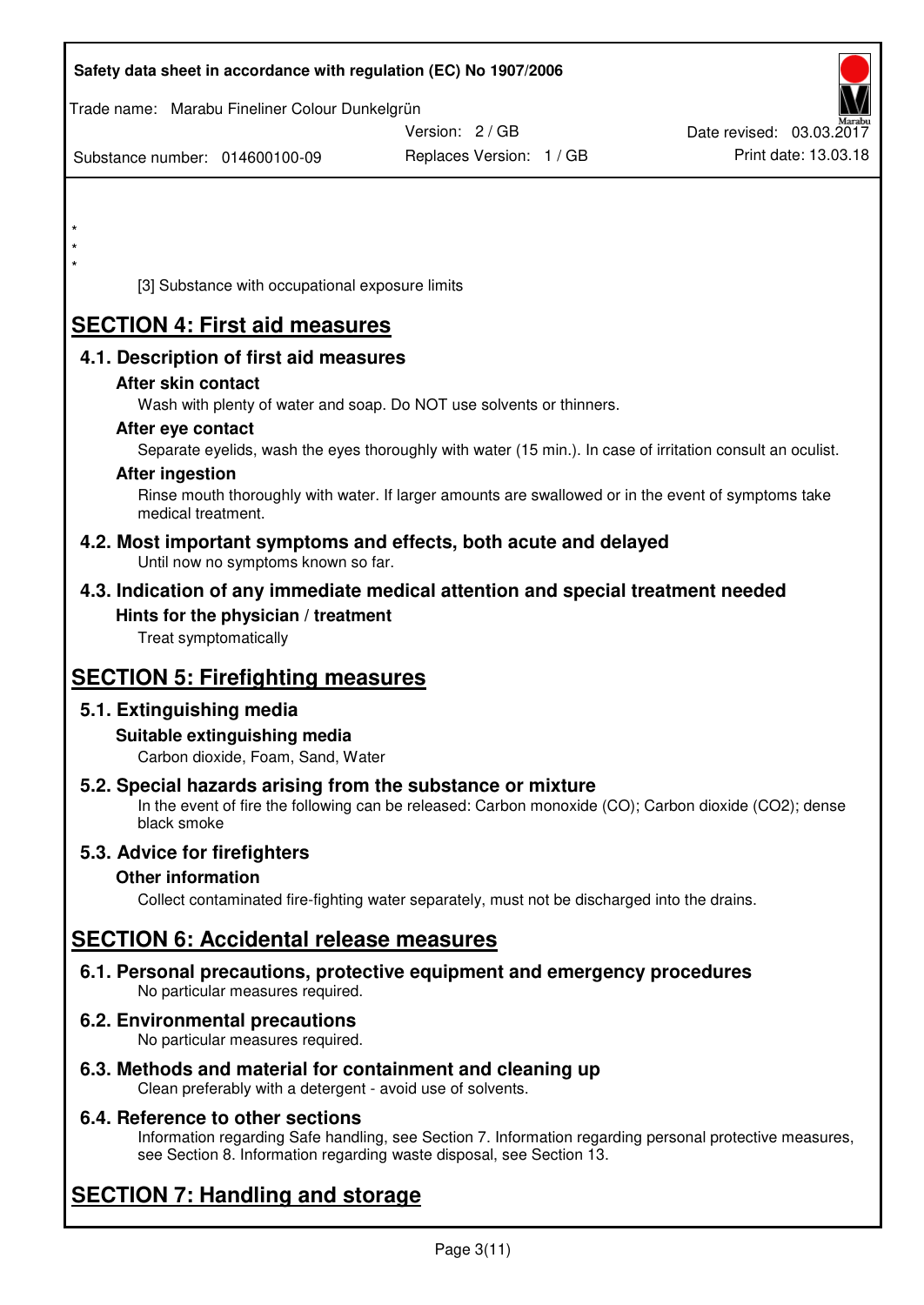| Safety data sheet in accordance with regulation (EC) No 1907/2006                                                                                                      |                                                                                                                                                                                                            |                                                  |
|------------------------------------------------------------------------------------------------------------------------------------------------------------------------|------------------------------------------------------------------------------------------------------------------------------------------------------------------------------------------------------------|--------------------------------------------------|
| Trade name: Marabu Fineliner Colour Dunkelgrün                                                                                                                         |                                                                                                                                                                                                            |                                                  |
|                                                                                                                                                                        | Version: 2/GB                                                                                                                                                                                              | Date revised: 03.03.2017<br>Print date: 13.03.18 |
| Substance number: 014600100-09                                                                                                                                         | Replaces Version: 1 / GB                                                                                                                                                                                   |                                                  |
| 7.1. Precautions for safe handling<br>Advice on safe handling<br>Advice on protection against fire and explosion<br>No special measures required.<br>Temperature class | Avoid skin and eye contact. Smoking, eating and drinking shall be prohibited in application area.<br>Classification of fires / temperature class / Ignition group / Dust explosion class<br>T <sub>2</sub> |                                                  |
|                                                                                                                                                                        | 7.2. Conditions for safe storage, including any incompatibilities                                                                                                                                          |                                                  |
| Requirements for storage rooms and vessels                                                                                                                             |                                                                                                                                                                                                            |                                                  |
| Store in frostfree conditions.<br>Storage class according to TRGS 510                                                                                                  |                                                                                                                                                                                                            |                                                  |
| Storage class according to                                                                                                                                             | 12<br>Non-combustible liquids                                                                                                                                                                              |                                                  |
| <b>TRGS 510</b>                                                                                                                                                        |                                                                                                                                                                                                            |                                                  |
| 7.3. Specific end use(s)<br>Paint                                                                                                                                      |                                                                                                                                                                                                            |                                                  |
| <b>SECTION 8: Exposure controls/personal protection</b>                                                                                                                |                                                                                                                                                                                                            |                                                  |
| 8.1. Control parameters                                                                                                                                                |                                                                                                                                                                                                            |                                                  |
| <b>Exposure limit values</b>                                                                                                                                           |                                                                                                                                                                                                            |                                                  |
| <b>Ethanediol</b><br>List                                                                                                                                              | EH40                                                                                                                                                                                                       |                                                  |
| <b>Type</b>                                                                                                                                                            | <b>WEL</b>                                                                                                                                                                                                 |                                                  |
| Value<br>Skin resorption / sensibilisation: Sk;                                                                                                                        | 10<br>mg/m <sup>3</sup><br><b>Status: 2011</b>                                                                                                                                                             |                                                  |
| Glycerol                                                                                                                                                               |                                                                                                                                                                                                            |                                                  |
| List<br>Type                                                                                                                                                           | <b>EH40</b><br><b>WEL</b>                                                                                                                                                                                  |                                                  |
| Value                                                                                                                                                                  | 10<br>mg/m <sup>3</sup>                                                                                                                                                                                    |                                                  |
| <b>Status: 2011</b>                                                                                                                                                    |                                                                                                                                                                                                            |                                                  |
| <b>Other information</b>                                                                                                                                               |                                                                                                                                                                                                            |                                                  |
| There are not known any further control parameters.<br><b>Derived No/Minimal Effect Levels (DNEL/DMEL)</b>                                                             |                                                                                                                                                                                                            |                                                  |
| <b>Ethanediol</b>                                                                                                                                                      |                                                                                                                                                                                                            |                                                  |
| Type of value                                                                                                                                                          | Derived No Effect Level (DNEL)                                                                                                                                                                             |                                                  |
| Reference group                                                                                                                                                        | Worker                                                                                                                                                                                                     |                                                  |
| Duration of exposure<br>Route of exposure                                                                                                                              | Long term<br>inhalative                                                                                                                                                                                    |                                                  |
| Mode of action                                                                                                                                                         | Local effects                                                                                                                                                                                              |                                                  |
| Concentration                                                                                                                                                          | 35                                                                                                                                                                                                         | mg/m <sup>3</sup>                                |
| Type of value                                                                                                                                                          | Derived No Effect Level (DNEL)                                                                                                                                                                             |                                                  |
| Reference group<br>Duration of exposure                                                                                                                                | Worker<br>Long term                                                                                                                                                                                        |                                                  |
| Route of exposure                                                                                                                                                      | dermal                                                                                                                                                                                                     |                                                  |
| Mode of action                                                                                                                                                         | Systemic effects                                                                                                                                                                                           |                                                  |
| Concentration                                                                                                                                                          | 106                                                                                                                                                                                                        | mg/kg                                            |
| Type of value<br>Reference group                                                                                                                                       | Derived No Effect Level (DNEL)<br>Consumer                                                                                                                                                                 |                                                  |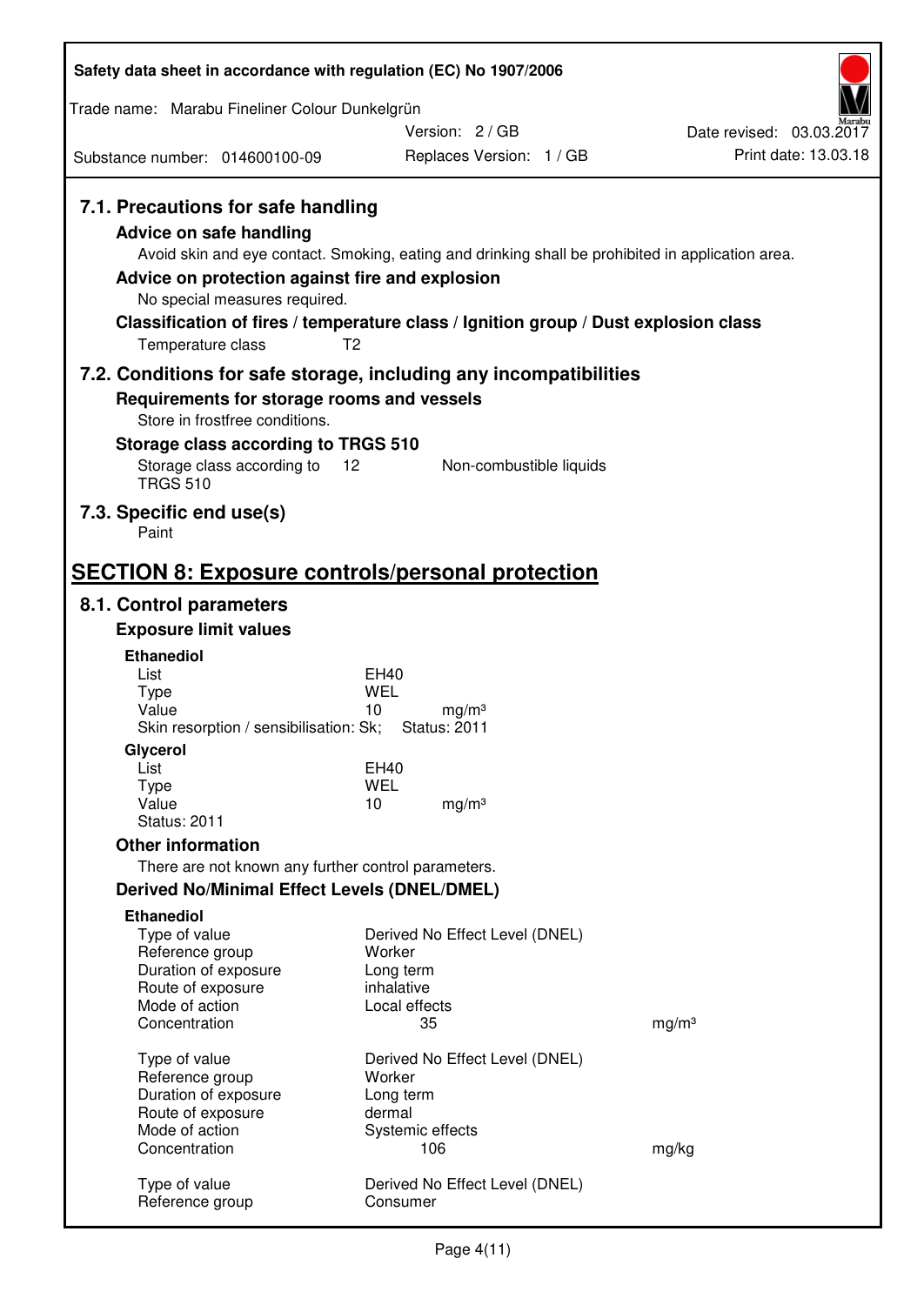| Safety data sheet in accordance with regulation (EC) No 1907/2006 |                                                                                                                   |                          |  |  |
|-------------------------------------------------------------------|-------------------------------------------------------------------------------------------------------------------|--------------------------|--|--|
| Trade name: Marabu Fineliner Colour Dunkelgrün                    | Version: 2 / GB                                                                                                   | Date revised: 03.03.2017 |  |  |
| Substance number: 014600100-09                                    | Replaces Version: 1 / GB                                                                                          | Print date: 13.03.18     |  |  |
| Duration of exposure<br>Route of exposure                         | Long term<br>inhalative                                                                                           |                          |  |  |
| Mode of action                                                    | Local effects                                                                                                     |                          |  |  |
| Concentration                                                     | 7                                                                                                                 | mg/m <sup>3</sup>        |  |  |
| Type of value                                                     | Derived No Effect Level (DNEL)                                                                                    |                          |  |  |
| Reference group                                                   | Consumer                                                                                                          |                          |  |  |
| Duration of exposure<br>Route of exposure                         | Long term<br>dermal                                                                                               |                          |  |  |
| Mode of action                                                    | Systemic effects                                                                                                  |                          |  |  |
| Concentration                                                     | 53                                                                                                                | mg/kg                    |  |  |
| <b>Predicted No Effect Concentration (PNEC)</b>                   |                                                                                                                   |                          |  |  |
| <b>Ethanediol</b>                                                 |                                                                                                                   |                          |  |  |
| Type of value                                                     | <b>PNEC</b>                                                                                                       |                          |  |  |
| <b>Type</b><br>Concentration                                      | Freshwater<br>10                                                                                                  | mg/l                     |  |  |
|                                                                   |                                                                                                                   |                          |  |  |
| Type of value<br><b>Type</b>                                      | <b>PNEC</b><br>Saltwater                                                                                          |                          |  |  |
| Concentration                                                     | 1                                                                                                                 | mg/l                     |  |  |
|                                                                   |                                                                                                                   |                          |  |  |
| Type of value<br><b>Type</b>                                      | <b>PNEC</b><br>Water (intermittent release)                                                                       |                          |  |  |
| Concentration                                                     | 10                                                                                                                | mg/l                     |  |  |
|                                                                   | <b>PNEC</b>                                                                                                       |                          |  |  |
| Type of value<br><b>Type</b>                                      | Sewage treatment plant (STP)                                                                                      |                          |  |  |
| Concentration                                                     | 199,5                                                                                                             | mg/l                     |  |  |
| Type of value                                                     | <b>PNEC</b>                                                                                                       |                          |  |  |
| Type                                                              | Freshwater sediment                                                                                               |                          |  |  |
| Concentration                                                     | 37                                                                                                                | mg/kg                    |  |  |
| Type of value                                                     | <b>PNEC</b>                                                                                                       |                          |  |  |
| <b>Type</b><br>Concentration                                      | Marine sediment                                                                                                   |                          |  |  |
|                                                                   | 3,7                                                                                                               | mg/kg                    |  |  |
| Type of value                                                     | <b>PNEC</b>                                                                                                       |                          |  |  |
| <b>Type</b><br>Concentration                                      | Soil<br>1,53                                                                                                      | mg/kg                    |  |  |
|                                                                   |                                                                                                                   |                          |  |  |
| 8.2. Exposure controls                                            |                                                                                                                   |                          |  |  |
| <b>Exposure controls</b><br>Provide adequate ventilation.         |                                                                                                                   |                          |  |  |
| <b>Respiratory protection</b>                                     |                                                                                                                   |                          |  |  |
| Not necessary.                                                    |                                                                                                                   |                          |  |  |
| <b>Hand protection</b>                                            |                                                                                                                   |                          |  |  |
| Not necessary.                                                    |                                                                                                                   |                          |  |  |
| In case of intensive contact wear protective gloves.              | There is no one glove material or combination of materials that will give unlimited resistance to any             |                          |  |  |
| individual or combination of chemicals.                           |                                                                                                                   |                          |  |  |
| Material thickness                                                | For prolonged or repeated handling nitrile rubber gloves with textile undergloves are required.<br>0,5<br>mm<br>> |                          |  |  |
| Breakthrough time                                                 | 30<br>min<br><                                                                                                    |                          |  |  |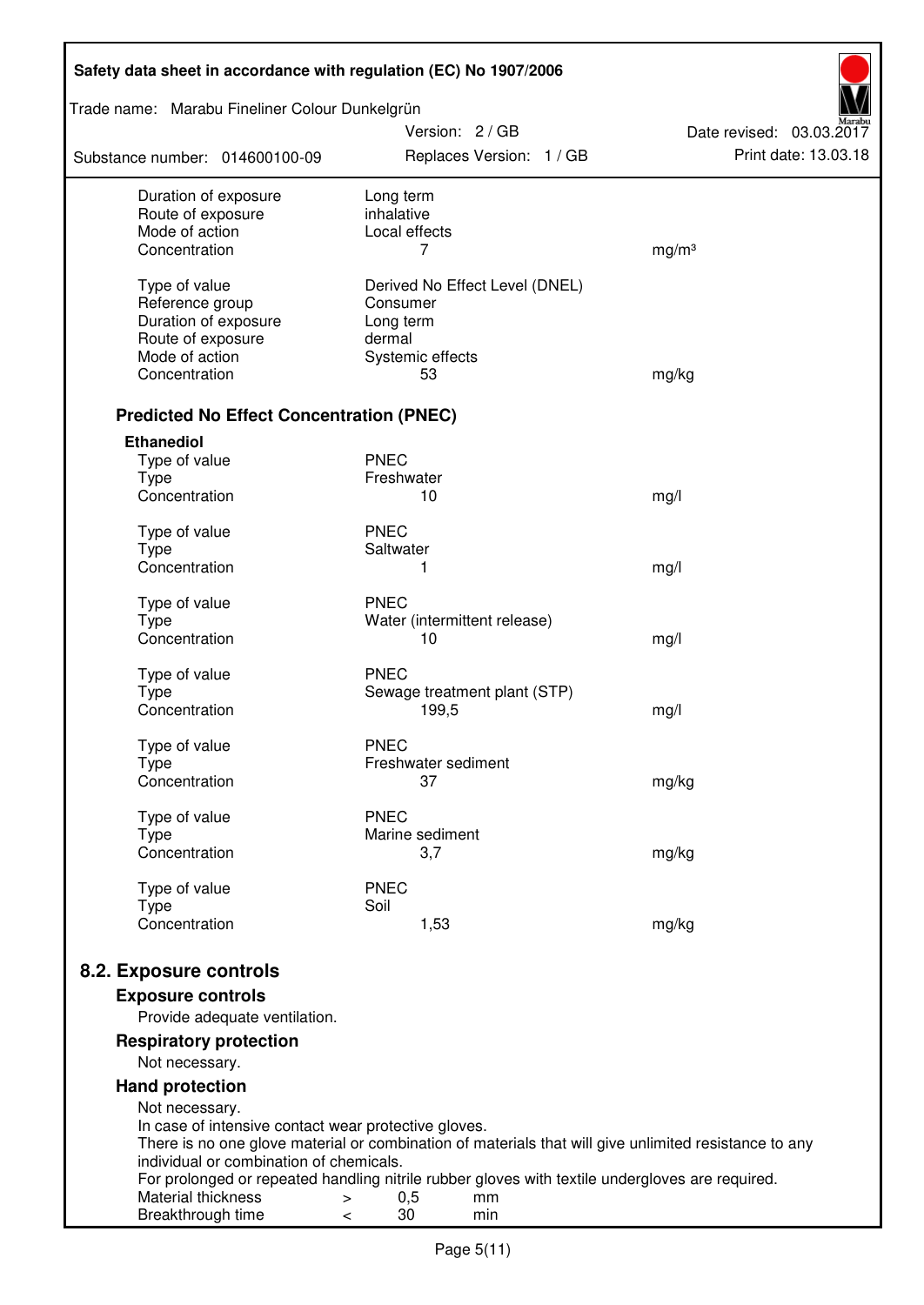| Safety data sheet in accordance with regulation (EC) No 1907/2006                                                                                                                                                                                                                                                                                            |                                       |                          |                                                                                                                                                                                                                                                                                                                    |
|--------------------------------------------------------------------------------------------------------------------------------------------------------------------------------------------------------------------------------------------------------------------------------------------------------------------------------------------------------------|---------------------------------------|--------------------------|--------------------------------------------------------------------------------------------------------------------------------------------------------------------------------------------------------------------------------------------------------------------------------------------------------------------|
| Trade name: Marabu Fineliner Colour Dunkelgrün                                                                                                                                                                                                                                                                                                               |                                       |                          |                                                                                                                                                                                                                                                                                                                    |
|                                                                                                                                                                                                                                                                                                                                                              | Version: 2/GB                         |                          | Date revised: 03.03.2017                                                                                                                                                                                                                                                                                           |
| Substance number: 014600100-09                                                                                                                                                                                                                                                                                                                               |                                       | Replaces Version: 1 / GB | Print date: 13.03.18                                                                                                                                                                                                                                                                                               |
| The breakthrough time must be greater than the end use time of the product.<br>replacement must be followed.<br>Gloves should be replaced regularly and if there is any sign of damage to the glove material.<br>Always ensure that gloves are free from defects and that they are stored and used correctly.<br>maintenance.<br>once exposure has occurred. |                                       |                          | The instructions and information provided by the glove manufacturer on use, storage, maintenance and<br>The performance or effectiveness of the glove may be reduced by physical/ chemical damage and poor<br>Barrier creams may help to protect the exposed areas of the skin, they should however not be applied |
| Eye protection                                                                                                                                                                                                                                                                                                                                               |                                       |                          |                                                                                                                                                                                                                                                                                                                    |
| Not necessary.                                                                                                                                                                                                                                                                                                                                               |                                       |                          |                                                                                                                                                                                                                                                                                                                    |
| <b>Body protection</b>                                                                                                                                                                                                                                                                                                                                       |                                       |                          |                                                                                                                                                                                                                                                                                                                    |
| Not applicable.                                                                                                                                                                                                                                                                                                                                              |                                       |                          |                                                                                                                                                                                                                                                                                                                    |
|                                                                                                                                                                                                                                                                                                                                                              |                                       |                          |                                                                                                                                                                                                                                                                                                                    |
| <b>SECTION 9: Physical and chemical properties</b>                                                                                                                                                                                                                                                                                                           |                                       |                          |                                                                                                                                                                                                                                                                                                                    |
| 9.1. Information on basic physical and chemical properties                                                                                                                                                                                                                                                                                                   |                                       |                          |                                                                                                                                                                                                                                                                                                                    |
| Form<br><b>Colour</b>                                                                                                                                                                                                                                                                                                                                        | liquid<br>coloured                    |                          |                                                                                                                                                                                                                                                                                                                    |
| <b>Odour</b>                                                                                                                                                                                                                                                                                                                                                 | odourless                             |                          |                                                                                                                                                                                                                                                                                                                    |
|                                                                                                                                                                                                                                                                                                                                                              |                                       |                          |                                                                                                                                                                                                                                                                                                                    |
| <b>Odour threshold</b>                                                                                                                                                                                                                                                                                                                                       |                                       |                          |                                                                                                                                                                                                                                                                                                                    |
| Remarks                                                                                                                                                                                                                                                                                                                                                      | No data available                     |                          |                                                                                                                                                                                                                                                                                                                    |
| <b>Melting point</b>                                                                                                                                                                                                                                                                                                                                         |                                       |                          |                                                                                                                                                                                                                                                                                                                    |
| Remarks                                                                                                                                                                                                                                                                                                                                                      | not determined                        |                          |                                                                                                                                                                                                                                                                                                                    |
| <b>Freezing point</b>                                                                                                                                                                                                                                                                                                                                        |                                       |                          |                                                                                                                                                                                                                                                                                                                    |
| Remarks                                                                                                                                                                                                                                                                                                                                                      | not determined                        |                          |                                                                                                                                                                                                                                                                                                                    |
| Initial boiling point and boiling range                                                                                                                                                                                                                                                                                                                      |                                       |                          |                                                                                                                                                                                                                                                                                                                    |
| Value                                                                                                                                                                                                                                                                                                                                                        | appr. 100                             |                          | $\rm ^{\circ}C$                                                                                                                                                                                                                                                                                                    |
| Pressure                                                                                                                                                                                                                                                                                                                                                     | 1.013                                 | hPa                      |                                                                                                                                                                                                                                                                                                                    |
| Source                                                                                                                                                                                                                                                                                                                                                       | Literature value                      |                          |                                                                                                                                                                                                                                                                                                                    |
| <b>Flash point</b>                                                                                                                                                                                                                                                                                                                                           |                                       |                          |                                                                                                                                                                                                                                                                                                                    |
| Remarks                                                                                                                                                                                                                                                                                                                                                      | Not applicable                        |                          |                                                                                                                                                                                                                                                                                                                    |
| Evaporation rate (ether $= 1$ ) :                                                                                                                                                                                                                                                                                                                            |                                       |                          |                                                                                                                                                                                                                                                                                                                    |
| Remarks                                                                                                                                                                                                                                                                                                                                                      | not determined                        |                          |                                                                                                                                                                                                                                                                                                                    |
| Flammability (solid, gas)                                                                                                                                                                                                                                                                                                                                    |                                       |                          |                                                                                                                                                                                                                                                                                                                    |
| Not applicable                                                                                                                                                                                                                                                                                                                                               |                                       |                          |                                                                                                                                                                                                                                                                                                                    |
| Upper/lower flammability or explosive limits                                                                                                                                                                                                                                                                                                                 |                                       |                          |                                                                                                                                                                                                                                                                                                                    |
| Lower explosion limit                                                                                                                                                                                                                                                                                                                                        | 3,2<br>appr.                          |                          | % (V)                                                                                                                                                                                                                                                                                                              |
| Upper explosion limit                                                                                                                                                                                                                                                                                                                                        | 53<br>appr.                           |                          | % (V)                                                                                                                                                                                                                                                                                                              |
| Source                                                                                                                                                                                                                                                                                                                                                       | Literature value                      |                          |                                                                                                                                                                                                                                                                                                                    |
| Vapour pressure                                                                                                                                                                                                                                                                                                                                              |                                       |                          |                                                                                                                                                                                                                                                                                                                    |
| Value                                                                                                                                                                                                                                                                                                                                                        | 23<br>appr.                           |                          | hPa                                                                                                                                                                                                                                                                                                                |
| Temperature<br>Method                                                                                                                                                                                                                                                                                                                                        | 20<br>Value taken from the literature | °۲                       |                                                                                                                                                                                                                                                                                                                    |
| <b>Vapour density</b>                                                                                                                                                                                                                                                                                                                                        |                                       |                          |                                                                                                                                                                                                                                                                                                                    |
| Remarks                                                                                                                                                                                                                                                                                                                                                      | not determined                        |                          |                                                                                                                                                                                                                                                                                                                    |
|                                                                                                                                                                                                                                                                                                                                                              |                                       |                          |                                                                                                                                                                                                                                                                                                                    |
| <b>Density</b>                                                                                                                                                                                                                                                                                                                                               |                                       |                          |                                                                                                                                                                                                                                                                                                                    |
| Remarks                                                                                                                                                                                                                                                                                                                                                      | not determined                        |                          |                                                                                                                                                                                                                                                                                                                    |
| Solubility in water                                                                                                                                                                                                                                                                                                                                          |                                       |                          |                                                                                                                                                                                                                                                                                                                    |
| Remarks                                                                                                                                                                                                                                                                                                                                                      | miscible                              |                          |                                                                                                                                                                                                                                                                                                                    |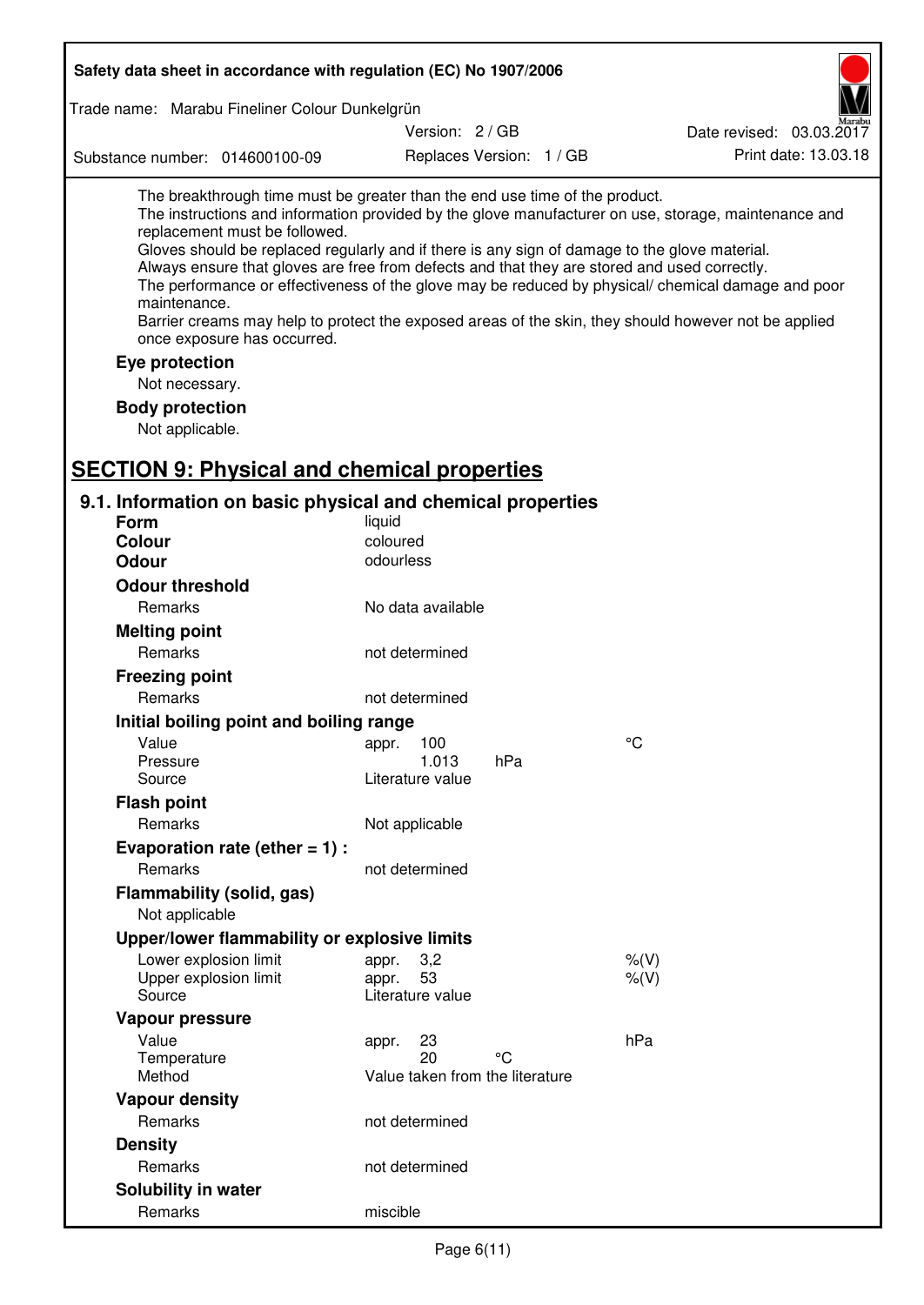| Safety data sheet in accordance with regulation (EC) No 1907/2006 |                                            |                                                                   |    |                          |
|-------------------------------------------------------------------|--------------------------------------------|-------------------------------------------------------------------|----|--------------------------|
| Trade name: Marabu Fineliner Colour Dunkelgrün                    |                                            | Version: 2/GB                                                     |    | Date revised: 03.03.2017 |
| Substance number: 014600100-09                                    |                                            | Replaces Version: 1 / GB                                          |    | Print date: 13.03.18     |
| Ignition temperature                                              |                                            |                                                                   |    |                          |
| Value                                                             |                                            | 410<br>appr.                                                      | °C |                          |
| Source                                                            |                                            | Literature value                                                  |    |                          |
| <b>Viscosity</b>                                                  |                                            |                                                                   |    |                          |
| Remarks                                                           |                                            |                                                                   |    |                          |
| Remarks                                                           |                                            | not determined                                                    |    |                          |
| 9.2. Other information                                            |                                            |                                                                   |    |                          |
| <b>Other information</b>                                          |                                            |                                                                   |    |                          |
| None known                                                        |                                            |                                                                   |    |                          |
| <b>SECTION 10: Stability and reactivity</b>                       |                                            |                                                                   |    |                          |
| 10.1. Reactivity<br>None                                          |                                            |                                                                   |    |                          |
| 10.2. Chemical stability                                          | No hazardous reactions known.              |                                                                   |    |                          |
| 10.3. Possibility of hazardous reactions                          | No hazardous reactions known.              |                                                                   |    |                          |
| 10.4. Conditions to avoid                                         |                                            |                                                                   |    |                          |
|                                                                   | No hazardous reactions known.              |                                                                   |    |                          |
| 10.5. Incompatible materials<br>None                              |                                            |                                                                   |    |                          |
| 10.6. Hazardous decomposition products                            | No hazardous decomposition products known. |                                                                   |    |                          |
| <b>SECTION 11: Toxicological information</b>                      |                                            |                                                                   |    |                          |
| 11.1. Information on toxicological effects                        |                                            |                                                                   |    |                          |
| <b>Acute oral toxicity</b>                                        |                                            |                                                                   |    |                          |
| Remarks                                                           |                                            | Based on available data, the classification criteria are not met. |    |                          |
| <b>Acute dermal toxicity</b>                                      |                                            |                                                                   |    |                          |
| Remarks                                                           |                                            | Based on available data, the classification criteria are not met. |    |                          |
| <b>Acute inhalational toxicity</b>                                |                                            |                                                                   |    |                          |
| Remarks                                                           |                                            | Based on available data, the classification criteria are not met. |    |                          |
| <b>Skin corrosion/irritation</b>                                  |                                            |                                                                   |    |                          |
| Remarks                                                           |                                            | Based on available data, the classification criteria are not met. |    |                          |
|                                                                   | Serious eye damage/irritation              |                                                                   |    |                          |
| Remarks                                                           |                                            | Based on available data, the classification criteria are not met. |    |                          |
| <b>Sensitization</b>                                              |                                            |                                                                   |    |                          |
| Remarks                                                           |                                            | Based on available data, the classification criteria are not met. |    |                          |
| <b>Mutagenicity</b>                                               |                                            |                                                                   |    |                          |
| Remarks                                                           |                                            | Based on available data, the classification criteria are not met. |    |                          |
| <b>Reproductive toxicity</b>                                      |                                            |                                                                   |    |                          |
| Remarks                                                           |                                            | Based on available data, the classification criteria are not met. |    |                          |
| Carcinogenicity                                                   |                                            |                                                                   |    |                          |
| Remarks                                                           |                                            | Based on available data, the classification criteria are not met. |    |                          |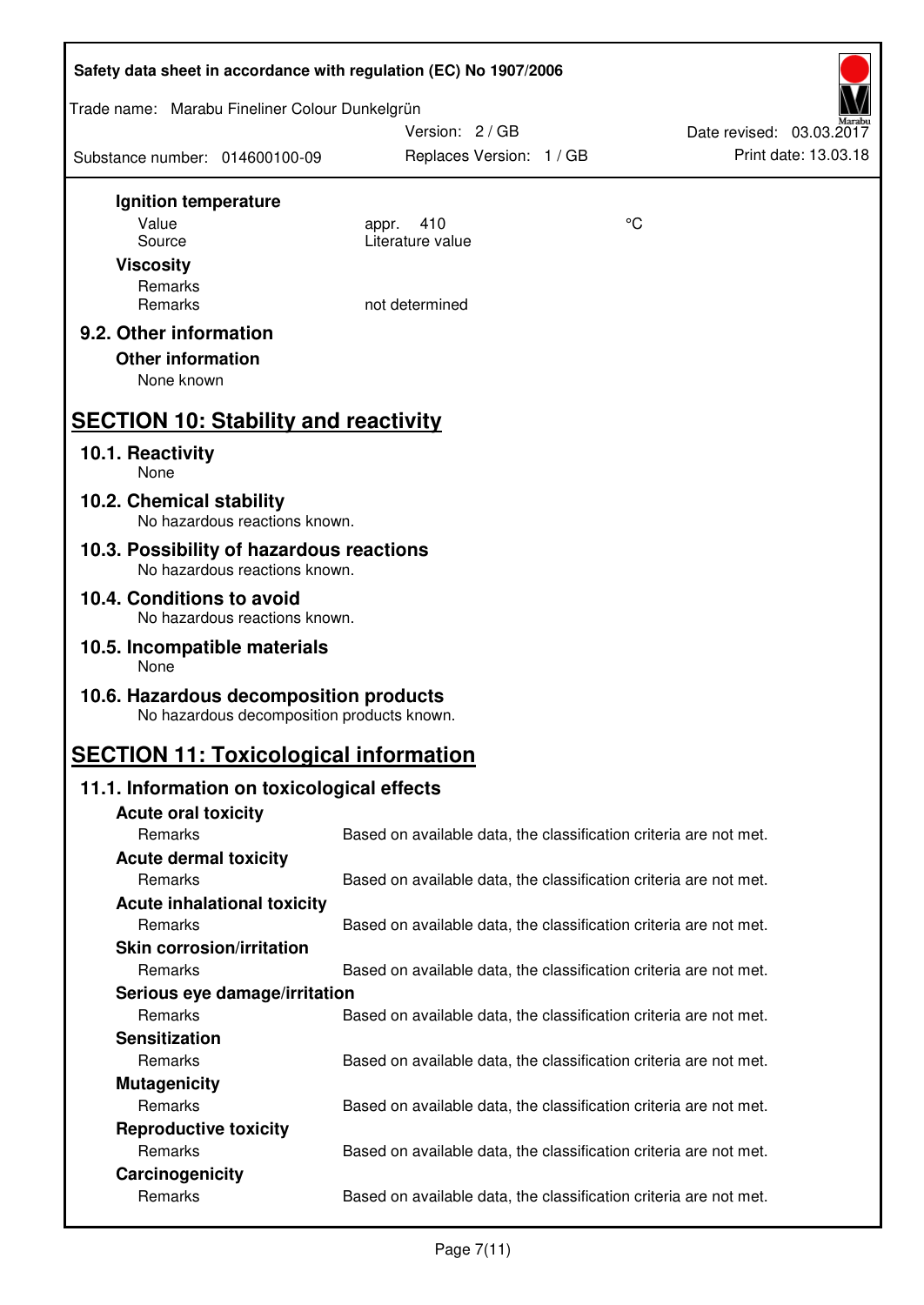#### **Safety data sheet in accordance with regulation (EC) No 1907/2006**

Trade name: Marabu Fineliner Colour Dunkelgrün

Substance number: 014600100-09

Replaces Version: 1 / GB Print date: 13.03.18 Date revised: 03.03.2017

Version: 2 / GB

**Specific Target Organ Toxicity (STOT)** 

**Single exposure** 

Based on available data, the classification criteria are not met.

**Repeated exposure** 

Remarks Based on available data, the classification criteria are not met.

#### **Aspiration hazard**

Based on available data, the classification criteria are not met.

#### **Experience in practice**

Provided all the recommended protective and safety precautions are taken, experience shows that no risk to health can be expected.

#### **Other information**

There are no data available on the mixture itself. The mixture has been assessed following the additivity method of the GHS/CLP Regulation (EC) No 1272/2008.

## **SECTION 12: Ecological information**

## **12.1. Toxicity**

#### **General information**

There are no data available on the mixture itself.Do not allow to enter drains or water courses.The mixture has been assessed following the summation method of the CLP Regulation (EC) No 1272/2008 and is not classified as dangerous for the environment.

## **12.2. Persistence and degradability**

#### **General information**

There are no data available on the mixture itself.

#### **12.3. Bioaccumulative potential**

#### **General information**

There are no data available on the mixture itself.

#### **12.4. Mobility in soil**

#### **General information**

There are no data available on the mixture itself.

**12.5. Results of PBT and vPvB assessment** 

#### **General information**

There are no data available on the mixture itself.

#### **12.6. Other adverse effects**

#### **General information**

There are no data available on the mixture itself.

# **SECTION 13: Disposal considerations**

## **13.1. Waste treatment methods**

#### **Disposal recommendations for the product**

The product can be placed with other household refuse. Small residues in containers can be washed-out with water and put into the drainage system.

#### **Disposal recommendations for packaging**

Packaging that cannot be cleaned should be disposed off as product waste. Completely emptied packagings can be given for recycling.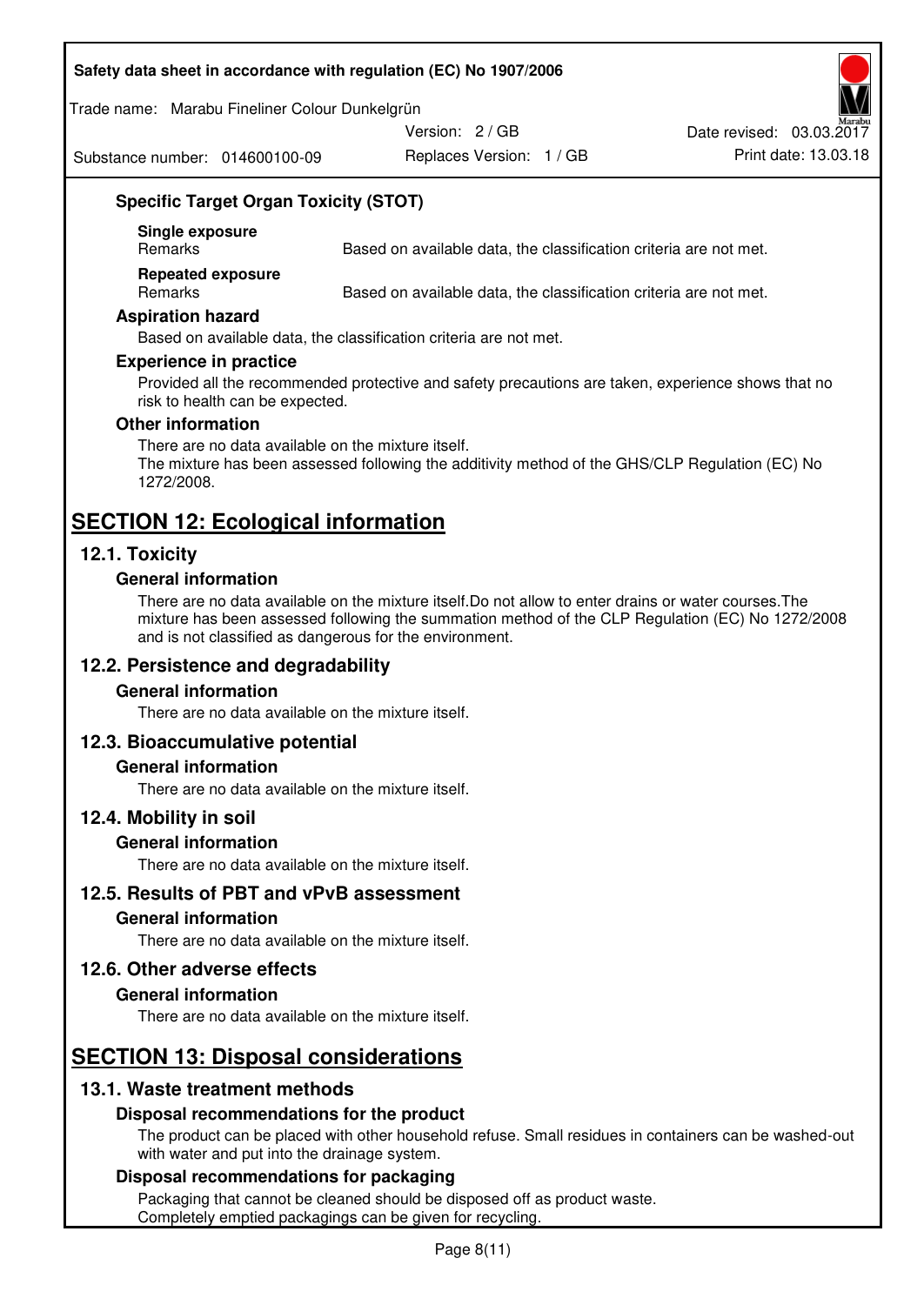| Safety data sheet in accordance with regulation (EC) No 1907/2006                                                                                                                           |                                                                                                       |                                                  |
|---------------------------------------------------------------------------------------------------------------------------------------------------------------------------------------------|-------------------------------------------------------------------------------------------------------|--------------------------------------------------|
| Trade name: Marabu Fineliner Colour Dunkelgrün                                                                                                                                              |                                                                                                       |                                                  |
| Substance number: 014600100-09                                                                                                                                                              | Version: 2/GB<br>Replaces Version: 1 / GB                                                             | Date revised: 03.03.2017<br>Print date: 13.03.18 |
| <b>SECTION 14: Transport information</b>                                                                                                                                                    |                                                                                                       |                                                  |
| <b>Land transport ADR/RID</b><br>Non-dangerous goods<br>14.1. UN number<br>$UN -$<br>14.2. UN proper shipping name                                                                          |                                                                                                       |                                                  |
| 14.3. Transport hazard class(es)<br>Class<br>Label<br>14.4. Packing group<br>Packing group<br>Transport category<br>14.5. Environmental hazards                                             | $\mathbf{0}$                                                                                          |                                                  |
| <b>Marine transport IMDG/GGVSee</b><br>14.1. UN number<br>$UN -$<br>14.2. UN proper shipping name                                                                                           | The product does not constitute a hazardous substance in sea transport.                               |                                                  |
| 14.3. Transport hazard class(es)<br>Class<br>Subsidiary risk<br>14.4. Packing group<br>Packing group<br>14.5. Environmental hazards                                                         |                                                                                                       |                                                  |
| no<br><b>Air transport ICAO/IATA</b><br>14.1. UN number<br>$UN -$                                                                                                                           | The product does not constitute a hazardous substance in air transport.                               |                                                  |
| 14.2. UN proper shipping name<br>14.3. Transport hazard class(es)<br>Class<br>Subsidiary risk<br>14.4. Packing group<br>Packing group<br>14.5. Environmental hazards                        |                                                                                                       |                                                  |
| Information for all modes of transport<br>14.6. Special precautions for user<br>Transport within the user's premises:<br>Always transport in closed containers that are upright and secure. | Ensure that persons transporting the product know what to do in the event of an accident or spillage. |                                                  |
| <b>Other information</b><br>no                                                                                                                                                              | 14.7. Transport in bulk according to Annex II of Marpol and the IBC Code                              |                                                  |
| <b>SECTION 15: Regulatory information ***</b>                                                                                                                                               |                                                                                                       |                                                  |
|                                                                                                                                                                                             | 15.1. Safety, health and environmental regulations/legislation specific for the substance             |                                                  |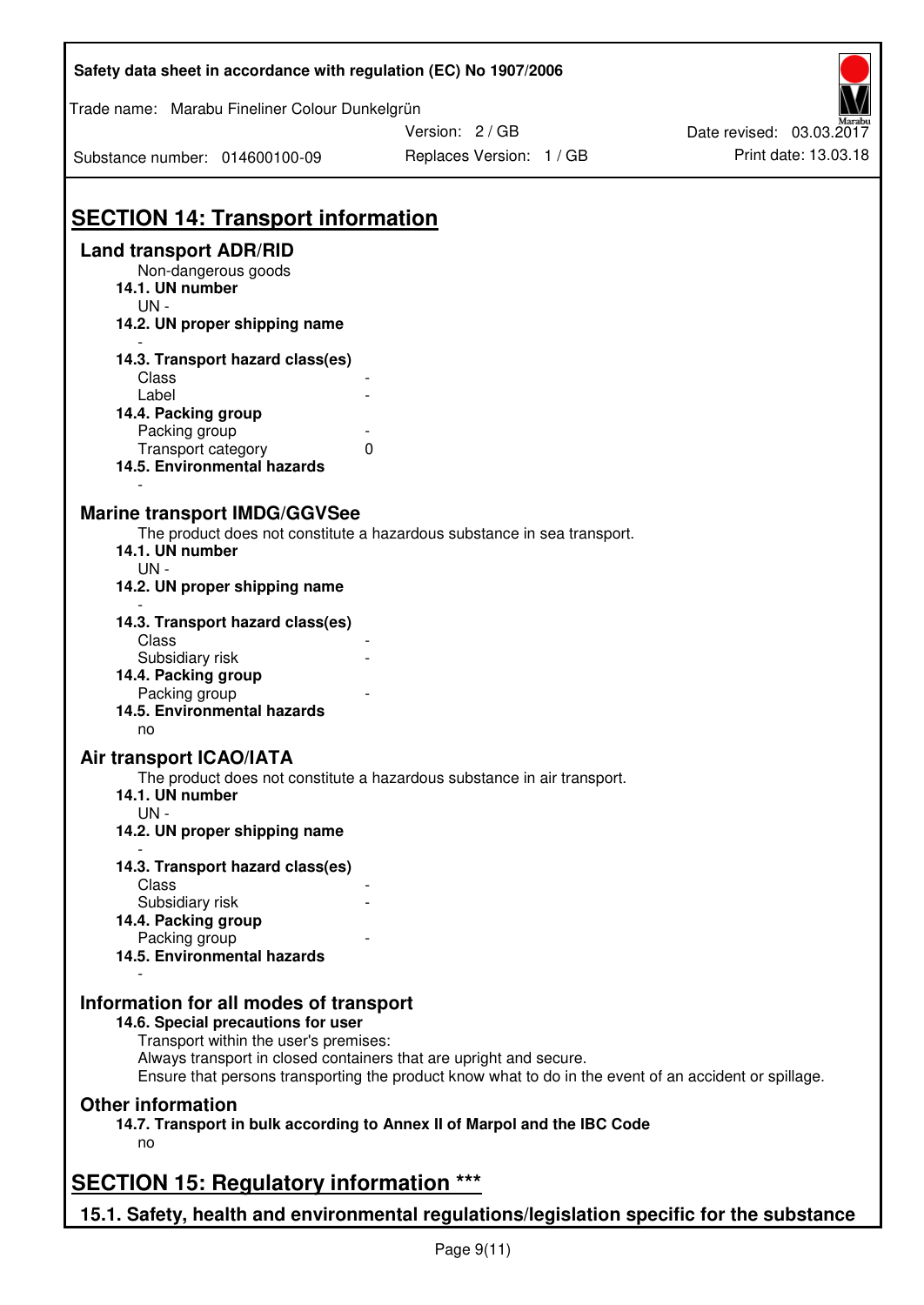| Trade name: Marabu Fineliner Colour Dunkelgrün<br>Substance number: 014600100-09<br>or mixture<br><b>VOC ***</b><br>VOC (EU)<br><b>Other information</b><br>All components are contained in the TSCA inventory or exempted.<br>All components are contained in the AICS inventory.<br>All components are contained in the PICCS inventory.<br>All components are contained in the DSL inventory. | Version: 2 / GB<br>Replaces Version: 1 / GB<br>$\mathbf 0$          |               | Date revised: 03.03.2017<br>Print date: 13.03.18                                                             |
|--------------------------------------------------------------------------------------------------------------------------------------------------------------------------------------------------------------------------------------------------------------------------------------------------------------------------------------------------------------------------------------------------|---------------------------------------------------------------------|---------------|--------------------------------------------------------------------------------------------------------------|
|                                                                                                                                                                                                                                                                                                                                                                                                  |                                                                     |               |                                                                                                              |
|                                                                                                                                                                                                                                                                                                                                                                                                  |                                                                     |               |                                                                                                              |
|                                                                                                                                                                                                                                                                                                                                                                                                  |                                                                     |               |                                                                                                              |
|                                                                                                                                                                                                                                                                                                                                                                                                  |                                                                     |               |                                                                                                              |
|                                                                                                                                                                                                                                                                                                                                                                                                  |                                                                     |               |                                                                                                              |
|                                                                                                                                                                                                                                                                                                                                                                                                  |                                                                     | $\frac{1}{6}$ |                                                                                                              |
|                                                                                                                                                                                                                                                                                                                                                                                                  |                                                                     |               |                                                                                                              |
| All components are contained in the IECSC inventory.<br>All components are contained in the NZIOC inventory.<br>All components are contained in the ENCS inventory.<br>All components are contained in the ECL inventory.                                                                                                                                                                        |                                                                     |               |                                                                                                              |
| 15.2. Chemical safety assessment<br>For this preparation a chemical safety assessment has not been carried out.                                                                                                                                                                                                                                                                                  |                                                                     |               |                                                                                                              |
| <b>SECTION 16: Other information</b>                                                                                                                                                                                                                                                                                                                                                             |                                                                     |               |                                                                                                              |
| <b>Hazard statements listed in Chapter 3</b>                                                                                                                                                                                                                                                                                                                                                     |                                                                     |               |                                                                                                              |
| H301                                                                                                                                                                                                                                                                                                                                                                                             | Toxic if swallowed.                                                 |               |                                                                                                              |
| H302                                                                                                                                                                                                                                                                                                                                                                                             | Harmful if swallowed.                                               |               |                                                                                                              |
| H311<br>H312                                                                                                                                                                                                                                                                                                                                                                                     | Toxic in contact with skin.<br>Harmful in contact with skin.        |               |                                                                                                              |
| H314                                                                                                                                                                                                                                                                                                                                                                                             |                                                                     |               |                                                                                                              |
| H315                                                                                                                                                                                                                                                                                                                                                                                             | Causes severe skin burns and eye damage.<br>Causes skin irritation. |               |                                                                                                              |
|                                                                                                                                                                                                                                                                                                                                                                                                  |                                                                     |               |                                                                                                              |
| H317<br>H318                                                                                                                                                                                                                                                                                                                                                                                     | May cause an allergic skin reaction.                                |               |                                                                                                              |
| H331                                                                                                                                                                                                                                                                                                                                                                                             | Causes serious eye damage.<br>Toxic if inhaled.                     |               |                                                                                                              |
| H335                                                                                                                                                                                                                                                                                                                                                                                             | May cause respiratory irritation.                                   |               |                                                                                                              |
| H373                                                                                                                                                                                                                                                                                                                                                                                             |                                                                     |               | May cause damage to organs through prolonged or repeated exposure:                                           |
| H400                                                                                                                                                                                                                                                                                                                                                                                             | Very toxic to aquatic life.                                         |               |                                                                                                              |
| H410                                                                                                                                                                                                                                                                                                                                                                                             | Very toxic to aquatic life with long lasting effects.               |               |                                                                                                              |
| <b>CLP categories listed in Chapter 3</b>                                                                                                                                                                                                                                                                                                                                                        |                                                                     |               |                                                                                                              |
| Acute Tox. 3                                                                                                                                                                                                                                                                                                                                                                                     | Acute toxicity, Category 3                                          |               |                                                                                                              |
| Acute Tox. 4                                                                                                                                                                                                                                                                                                                                                                                     | Acute toxicity, Category 4                                          |               |                                                                                                              |
| Aquatic Acute 1                                                                                                                                                                                                                                                                                                                                                                                  | Hazardous to the aquatic environment, acute, Category 1             |               |                                                                                                              |
| Aquatic Chronic 1                                                                                                                                                                                                                                                                                                                                                                                |                                                                     |               | Hazardous to the aquatic environment, chronic, Category 1                                                    |
| Eye Dam. 1                                                                                                                                                                                                                                                                                                                                                                                       | Serious eye damage, Category 1                                      |               |                                                                                                              |
| Skin Corr. 1B                                                                                                                                                                                                                                                                                                                                                                                    | Skin corrosion, Category 1B                                         |               |                                                                                                              |
| Skin Irrit. 2                                                                                                                                                                                                                                                                                                                                                                                    | Skin irritation, Category 2                                         |               |                                                                                                              |
| Skin Sens. 1                                                                                                                                                                                                                                                                                                                                                                                     | Skin sensitization, Category 1                                      |               |                                                                                                              |
| STOT RE 2                                                                                                                                                                                                                                                                                                                                                                                        |                                                                     |               | Specific target organ toxicity - repeated exposure, Category 2                                               |
| STOT SE3                                                                                                                                                                                                                                                                                                                                                                                         |                                                                     |               | Specific target organ toxicity - single exposure, Category 3                                                 |
| <b>Supplemental information</b>                                                                                                                                                                                                                                                                                                                                                                  |                                                                     |               |                                                                                                              |
|                                                                                                                                                                                                                                                                                                                                                                                                  |                                                                     |               | Relevant changes compared with the previous version of the safety data sheet are marked with: ***            |
| guarantee for any specific product properties and shall not establish a legally valid relationship.                                                                                                                                                                                                                                                                                              |                                                                     |               | This information is based on our present state of knowledge. However, it should not constitute a             |
| legislation.                                                                                                                                                                                                                                                                                                                                                                                     |                                                                     |               | The information in this Safety Data Sheet is based on the present state of knowledge and current             |
|                                                                                                                                                                                                                                                                                                                                                                                                  |                                                                     |               | It provides guidance on health, safety and environmental aspects of the product and should not be            |
| construed as any guarantee of technical performance or suitability for particular applications.                                                                                                                                                                                                                                                                                                  |                                                                     |               |                                                                                                              |
|                                                                                                                                                                                                                                                                                                                                                                                                  |                                                                     |               | The product should not be used for purposes other than those shown in Section 1 without first referring      |
| to the supplier and obtaining written handling instructions.                                                                                                                                                                                                                                                                                                                                     |                                                                     |               |                                                                                                              |
|                                                                                                                                                                                                                                                                                                                                                                                                  |                                                                     |               | As the specific conditions of use of the product are outside the supplier's control, the user is responsible |
| for ensuring that the requirements of relevant legislation are complied with.                                                                                                                                                                                                                                                                                                                    |                                                                     |               | The information contained in this safety data sheet does not constitute the user's own assessment of         |